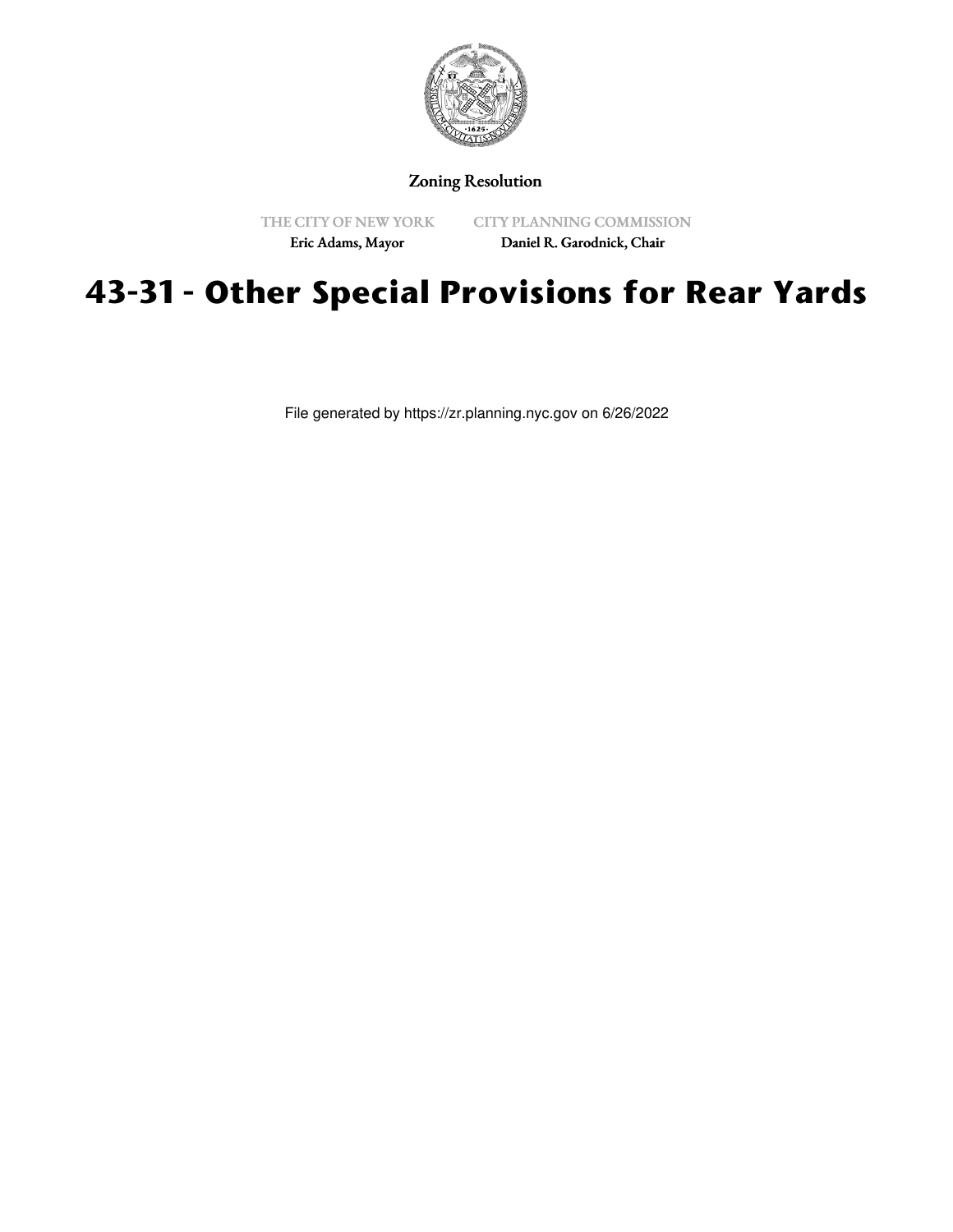## **43-31 - Other Special Provisions for Rear Yards**

LAST AMENDED 12/15/1961

### M1 M2 M3

In all districts, as indicated, the #rear yard# requirements set forth in Section 43-26 (Minimum Required Rear Yards) shall be modified as set forth in this Section.

## **43-311 - Within 100 feet of corners**

LAST AMENDED 12/15/1961

## M1 M2 M3

In all districts, as indicated, no #rear yard# shall be required within 100 feet of the point of intersection of two #street lines# intersecting at an angle of 135 degrees or less.

## **43-312 - Along short dimension of block**

LAST AMENDED 5/20/1965

#### M1 M2 M3

In all districts, as indicated, whenever a #front lot line# of a #zoning lot# coincides with all or part of a #street line# measuring less than 230 feet in length between two intersecting #streets#, no #rear yard# shall be required within 100 feet of such #front lot line#.

# **43-313 - For zoning lots with multiple rear lot lines**

LAST AMENDED 4/30/2008

#### M1 M2 M3

In all districts, as indicated, for #zoning lots# with multiple #rear lot lines#, if a #rear yard# extends from a #rear lot line# away from the #street line# which is used to determine such #rear lot line#, the following rules shall apply:

(a) A #rear yard# with a minimum depth of 20 feet shall be provided where such #rear lot line# coincides with a #rear lot line# of an adjoining #zoning lot#.